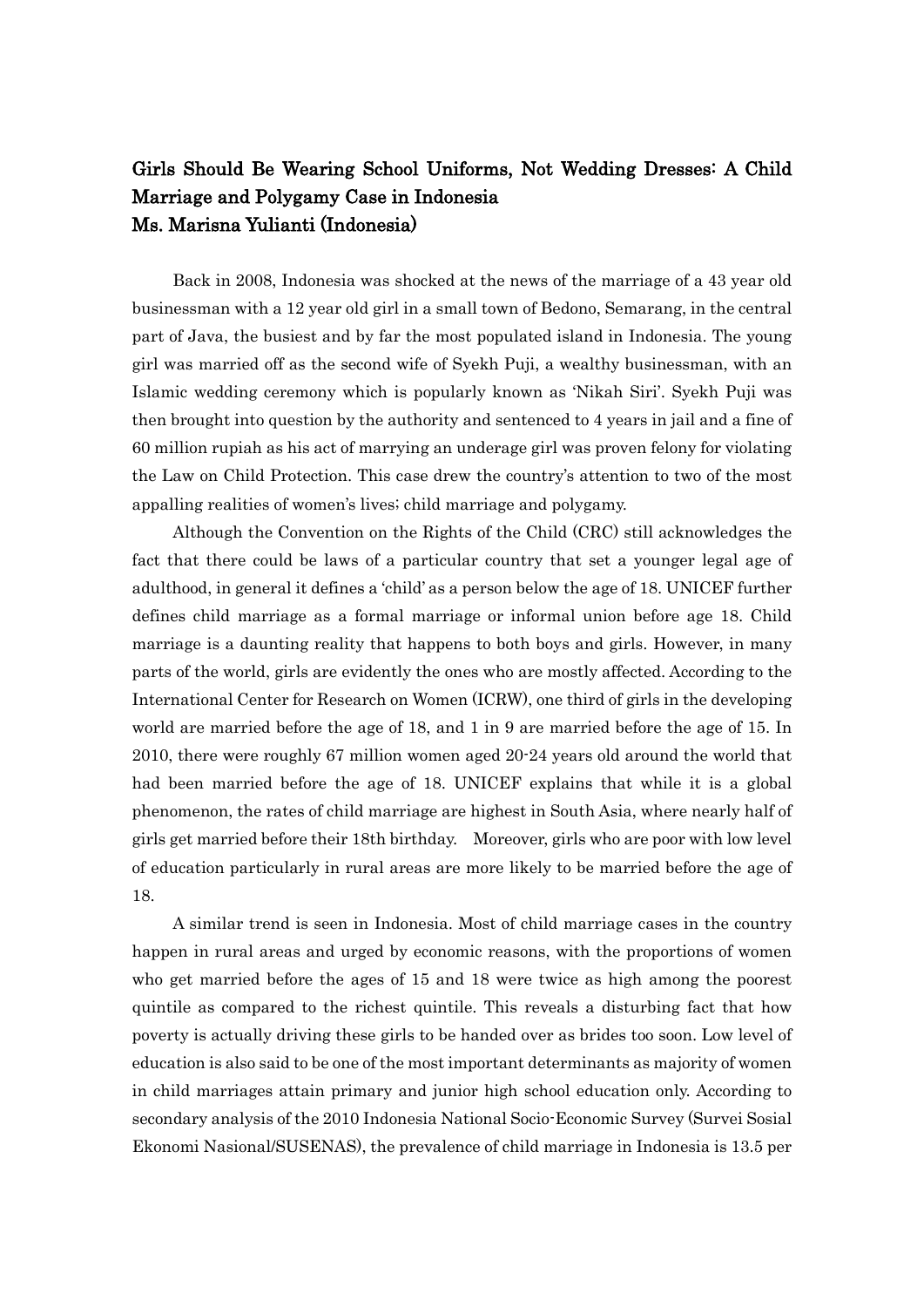cent. Meanwhile, another survey conducted by UNFPA in almost the same time span has even revealed a more disturbing figure; 22% of women aged 20-24 in Indonesia got married/in union before reaching the age of 18 . Data from the 2010 Indonesia Basic Health Research (Riset Kesehatan Dasar/RISKESDAS) further shows that around 7.4 per cent of girls aged 10–14 and around 15.8 per cent of girls aged 15–19 were pregnant at the time of the survey in 2010.

Polygamy, on the other hand, is a practice or custom of having more than one spouse at the same time. In Indonesia, however, polygamy is generally understood as a husband having more than one wife. Despite that Islam, the belief of the majority of the population in the country, allows a man to have up to four wives, the law in fact encourages men to practice monogamy. Law No.1/1974 on Marriage outlines the material and non-material requirements that men need to fulfill before practicing polygamy, which include an approval from the first wife and assurance that the husband will be able to provide financially stable environment and equal treatment for all of his wives and children. The law also specifically stipulates that a husband can only be granted the right to marry again on the condition that his wife is (1) unable to perform her marital duty, (2) physically disabled or infected with disease or illness that cannot be cured, and (3) unable to bear a child. Notwithstanding that the provision contains a highly-biased depiction of a woman's total subjugation to her husband and her function in a marriage as merely to produce an heir, it is still considered as a positive gesture from the government in controlling incidences of polygamy.

However, there's a catch; the law has no strict and legally binding implications should a man choose to have another wife without complying with the prerequisites above. To avoid the meticulous procedures, men usually would go for a shortcut of having a 'Nikah Siri', or widely known as unregistered marriage to marry their second, third or even fourth wives especially when those are underage. The wedding is performed and acknowledged by a local clergy but not registered at the Civil Registry Office that is given authorization to record marriages and issue marriage licenses. Hence, the marriage is held valid in the eye of Islamic Law but not before the State Law. Men and women who tied the knot under Nikah Siri therefore cannot be held accountable before the court and are not subject to the rights and obligations of husbands and wives under the law. Consequently, the wife then cannot report her husband or file a case in the court should injustice or even violence occurs during the marriage. The practice is clearly an abuse of women's marital rights.

In a study conducted in 2012 by Women Headed Household Empowerment (Perempuan Kepala Keluarga/PEKKA), a non-profit organization specialized in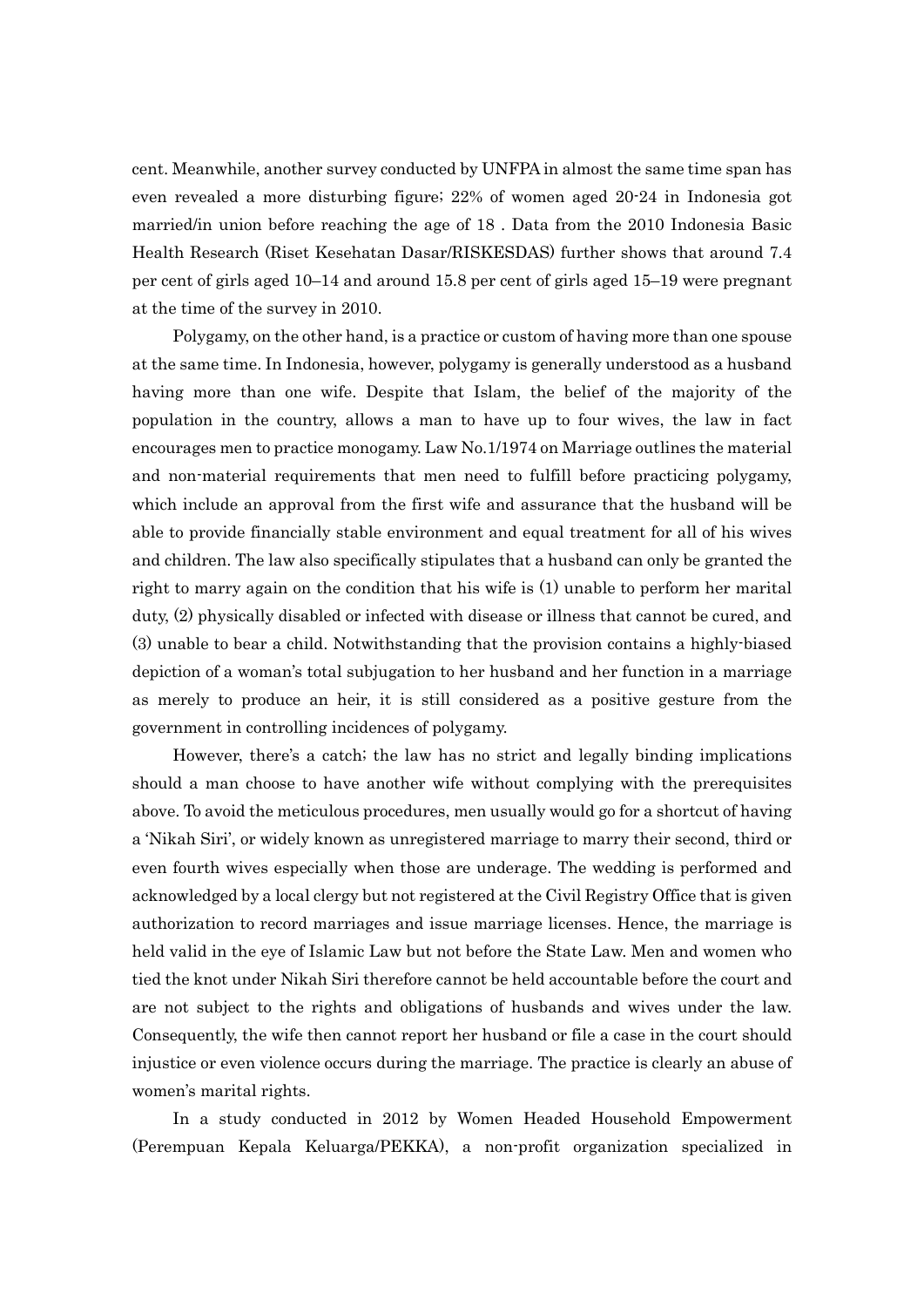empowering women heads of households, in 111 villages in 17 provinces in Indonesia, it was found that 25% of the surveyed targets have performed unregistered weddings or Nikah Siri, and 2 out 100 marriages are indicated as polygamous marriages . As quoted by the National Population and Family Planning Agency (Badan Kependudukan dan Keluarga Berencana Nasional/BKKBN) in 2009, there were at least 2.5 million unregistered marriages. Of which, approximately 34.5% or 600 thousand couples were considered child marriages (Ministry of Religious Affairs, 2009).

Responding to the alarming trend, Indonesia has established the Law on Child Protection No. 23 in 2002. The law distinctly considers child marriage as the deprivation of children's rights to have adequate rest and leisure time to play with their peers for recreation and nurturing creativity in accordance with their interests, talents and capacities as specified in the Article 11, due to the marital responsibility and increased risk of early pregnancy that may occur during marriage. However, it becomes problematic when it comes to defining a 'child' and what is construed as 'child marriage'. While the Law on Child Protection is in line with the CRC in defining a child as a person below the age of 18, Indonesia's Law on Marriage says otherwise. According to the Marriage Law which was passed in 1974, the minimum legal age for a woman to enter a marriage is as young as 16 years old, while for a man it is set at 19. Shockingly, Indonesian Law can be used to legalize child marriages. It is conflicting not only with the Law on Child Protection that came into being 28 years later but also with the CRC which was ratified by the Government of Indonesia in 1990. This issue has been a neverending loophole for Indonesia in combating child marriage for so many years with no final solution in sight.

Women's and children's rights activists nationwide are now aiming for a full amendment of the Marriage Law. Women's organizations and movements such as Komnas Perempuan (Indonesia National Commission on Violence against Women), Indonesian Women's Association for Justice and Legal Aid Institute/Lembaga Bantuan Hukun Asosiasi Perempuan Indonesia untuk Keadilan (LBH-APIK), Women's Research Insitute (WRI) and Coalition 18+ are strongly urging the government to take real actions and accordingly issue a formal decree to amend the law as some of the provisions are outdated and in need for revisions, especially those concerning the legal age of consent and polygamy. Girls who are married under the age of 18 are vulnerable to problems such as school dropout, domestic violence and sexual and reproductive health diseases, and at the same time are at high risk for early pregnancy which may lead to maternal and infant mortality. Complications related to pregnancy and child birth are among the leading causes of death worldwide for adolescent girls between the ages of 15 and 19 in